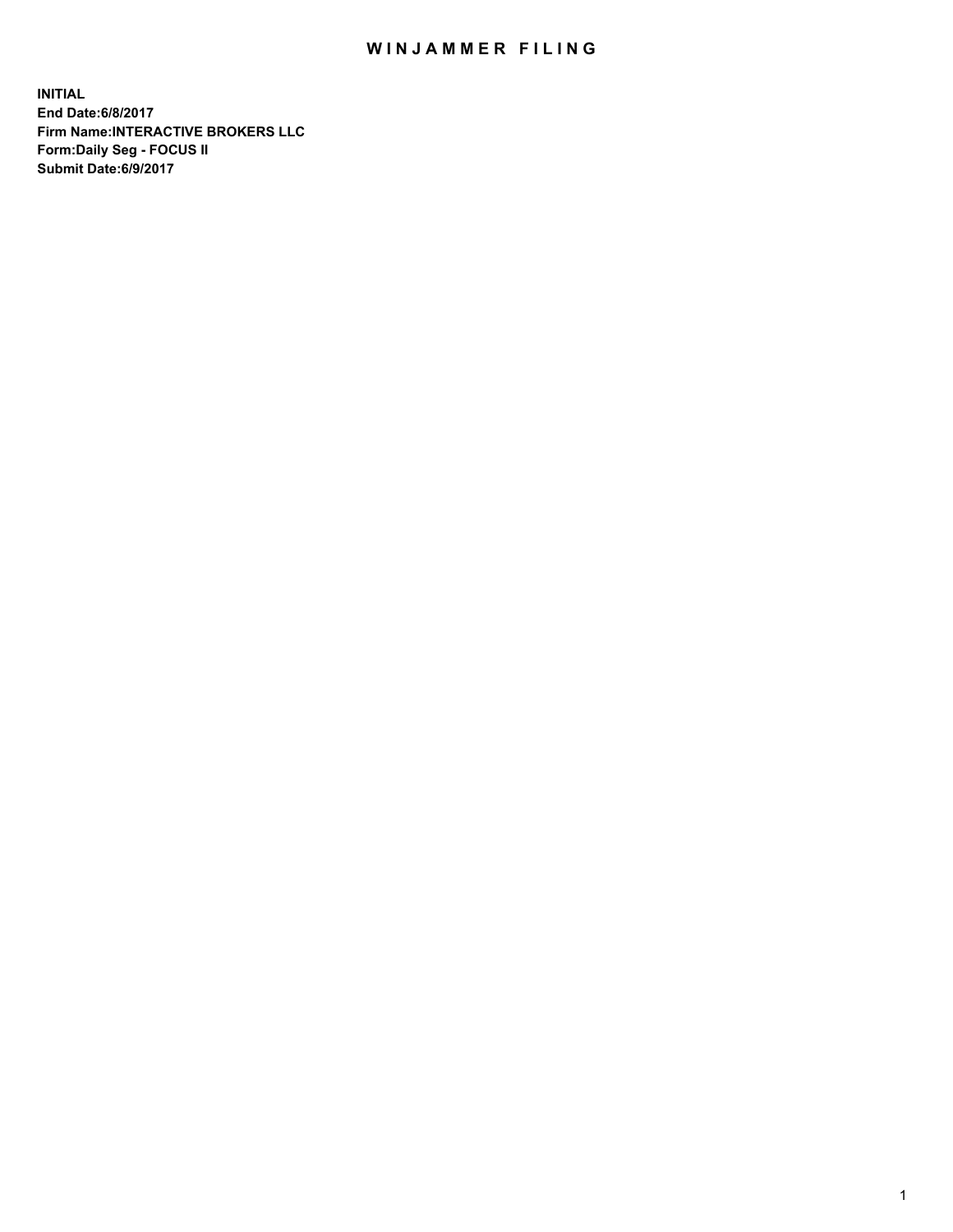## **INITIAL End Date:6/8/2017 Firm Name:INTERACTIVE BROKERS LLC Form:Daily Seg - FOCUS II Submit Date:6/9/2017 Daily Segregation - Cover Page**

| Name of Company<br><b>Contact Name</b><br><b>Contact Phone Number</b><br><b>Contact Email Address</b>                                                                                                                                                                                                                          | <b>INTERACTIVE BROKERS LLC</b><br>James Menicucci<br>203-618-8085<br>jmenicucci@interactivebrokers.c<br>om |
|--------------------------------------------------------------------------------------------------------------------------------------------------------------------------------------------------------------------------------------------------------------------------------------------------------------------------------|------------------------------------------------------------------------------------------------------------|
| FCM's Customer Segregated Funds Residual Interest Target (choose one):<br>a. Minimum dollar amount: ; or<br>b. Minimum percentage of customer segregated funds required:% ; or<br>c. Dollar amount range between: and; or<br>d. Percentage range of customer segregated funds required between:% and%.                         | $\overline{\mathbf{0}}$<br>0<br>155,000,000 245,000,000<br>0 <sub>0</sub>                                  |
| FCM's Customer Secured Amount Funds Residual Interest Target (choose one):<br>a. Minimum dollar amount: ; or<br>b. Minimum percentage of customer secured funds required:%; or<br>c. Dollar amount range between: and; or<br>d. Percentage range of customer secured funds required between: % and %.                          | $\overline{\mathbf{0}}$<br>$\overline{\mathbf{0}}$<br>80,000,000 120,000,000<br>00                         |
| FCM's Cleared Swaps Customer Collateral Residual Interest Target (choose one):<br>a. Minimum dollar amount: ; or<br>b. Minimum percentage of cleared swaps customer collateral required:% ; or<br>c. Dollar amount range between: and; or<br>d. Percentage range of cleared swaps customer collateral required between:% and%. | $\underline{\mathbf{0}}$<br>$\underline{\mathbf{0}}$<br>0 <sub>0</sub><br>0 <sub>0</sub>                   |

Attach supporting documents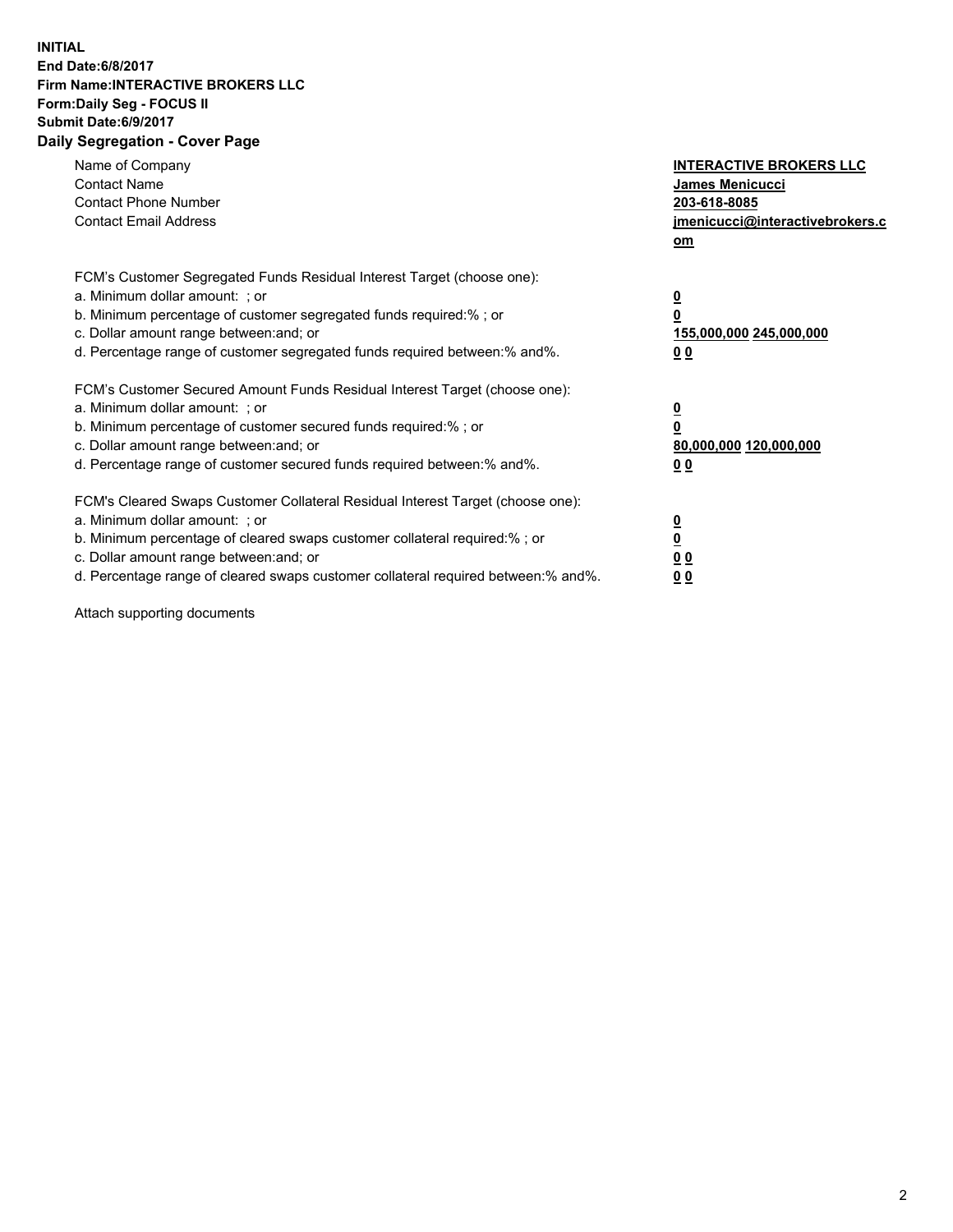## **INITIAL End Date:6/8/2017 Firm Name:INTERACTIVE BROKERS LLC Form:Daily Seg - FOCUS II Submit Date:6/9/2017 Daily Segregation - Secured Amounts**

|     | Foreign Futures and Foreign Options Secured Amounts                                                          |                                  |
|-----|--------------------------------------------------------------------------------------------------------------|----------------------------------|
|     | Amount required to be set aside pursuant to law, rule or regulation of a foreign                             | $0$ [7305]                       |
|     | government or a rule of a self-regulatory organization authorized thereunder                                 |                                  |
| 1.  | Net ledger balance - Foreign Futures and Foreign Option Trading - All Customers                              |                                  |
|     | A. Cash                                                                                                      | 344, 158, 748 [7315]             |
|     | B. Securities (at market)                                                                                    | $0$ [7317]                       |
| 2.  | Net unrealized profit (loss) in open futures contracts traded on a foreign board of trade                    | $-3,616,506$ [7325]              |
| 3.  | Exchange traded options                                                                                      |                                  |
|     | a. Market value of open option contracts purchased on a foreign board of trade                               | 99,405 [7335]                    |
|     | b. Market value of open contracts granted (sold) on a foreign board of trade                                 | $-25,898$ [7337]                 |
| 4.  | Net equity (deficit) (add lines 1.2. and 3.)                                                                 | 340,615,749 [7345]               |
| 5.  | Account liquidating to a deficit and account with a debit balances - gross amount                            |                                  |
|     |                                                                                                              | 11,398 [7351]                    |
|     | Less: amount offset by customer owned securities                                                             | 0 [7352] 11,398 [7354]           |
| 6.  | Amount required to be set aside as the secured amount - Net Liquidating Equity<br>Method (add lines 4 and 5) | 340,627,147 [7355]               |
| 7.  | Greater of amount required to be set aside pursuant to foreign jurisdiction (above) or line                  | 340,627,147 [7360]               |
|     | 6.                                                                                                           |                                  |
|     | FUNDS DEPOSITED IN SEPARATE REGULATION 30.7 ACCOUNTS                                                         |                                  |
| 1.  | Cash in banks                                                                                                |                                  |
|     | A. Banks located in the United States                                                                        | 41,457,787 [7500]                |
|     | B. Other banks qualified under Regulation 30.7                                                               | 0 [7520] 41,457,787 [7530]       |
| 2.  | Securities                                                                                                   |                                  |
|     | A. In safekeeping with banks located in the United States                                                    | 343,615,975 [7540]               |
|     | B. In safekeeping with other banks qualified under Regulation 30.7                                           | 0 [7560] 343,615,975 [7570]      |
| 3.  | Equities with registered futures commission merchants                                                        |                                  |
|     | A. Cash                                                                                                      | $0$ [7580]                       |
|     | <b>B.</b> Securities                                                                                         | $0$ [7590]                       |
|     | C. Unrealized gain (loss) on open futures contracts                                                          | $0$ [7600]                       |
|     | D. Value of long option contracts                                                                            | $0$ [7610]                       |
|     | E. Value of short option contracts                                                                           | 0 [7615] 0 [7620]                |
| 4.  | Amounts held by clearing organizations of foreign boards of trade                                            |                                  |
|     | A. Cash                                                                                                      |                                  |
|     | <b>B.</b> Securities                                                                                         | $0$ [7640]                       |
|     |                                                                                                              | $0$ [7650]                       |
|     | C. Amount due to (from) clearing organization - daily variation                                              | $0$ [7660]                       |
|     | D. Value of long option contracts                                                                            | $0$ [7670]                       |
|     | E. Value of short option contracts                                                                           | 0 [7675] 0 [7680]                |
| 5.  | Amounts held by members of foreign boards of trade                                                           |                                  |
|     | A. Cash                                                                                                      | 87,439,040 [7700]                |
|     | <b>B.</b> Securities                                                                                         | $0$ [7710]                       |
|     | C. Unrealized gain (loss) on open futures contracts                                                          | -2,792,712 [7720]                |
|     | D. Value of long option contracts                                                                            | 99,405 [7730]                    |
|     | E. Value of short option contracts                                                                           | -25,898 [7735] 84,719,835 [7740] |
| 6.  | Amounts with other depositories designated by a foreign board of trade                                       | $0$ [7760]                       |
| 7.  | Segregated funds on hand                                                                                     | $0$ [7765]                       |
| 8.  | Total funds in separate section 30.7 accounts                                                                | 469,793,597 [7770]               |
| 9.  | Excess (deficiency) Set Aside for Secured Amount (subtract line 7 Secured Statement                          | 129,166,450 [7380]               |
|     | Page 1 from Line 8)                                                                                          |                                  |
| 10. | Management Target Amount for Excess funds in separate section 30.7 accounts                                  | 80,000,000 [7780]                |
| 11. | Excess (deficiency) funds in separate 30.7 accounts over (under) Management Target                           | 49,166,450 [7785]                |
|     |                                                                                                              |                                  |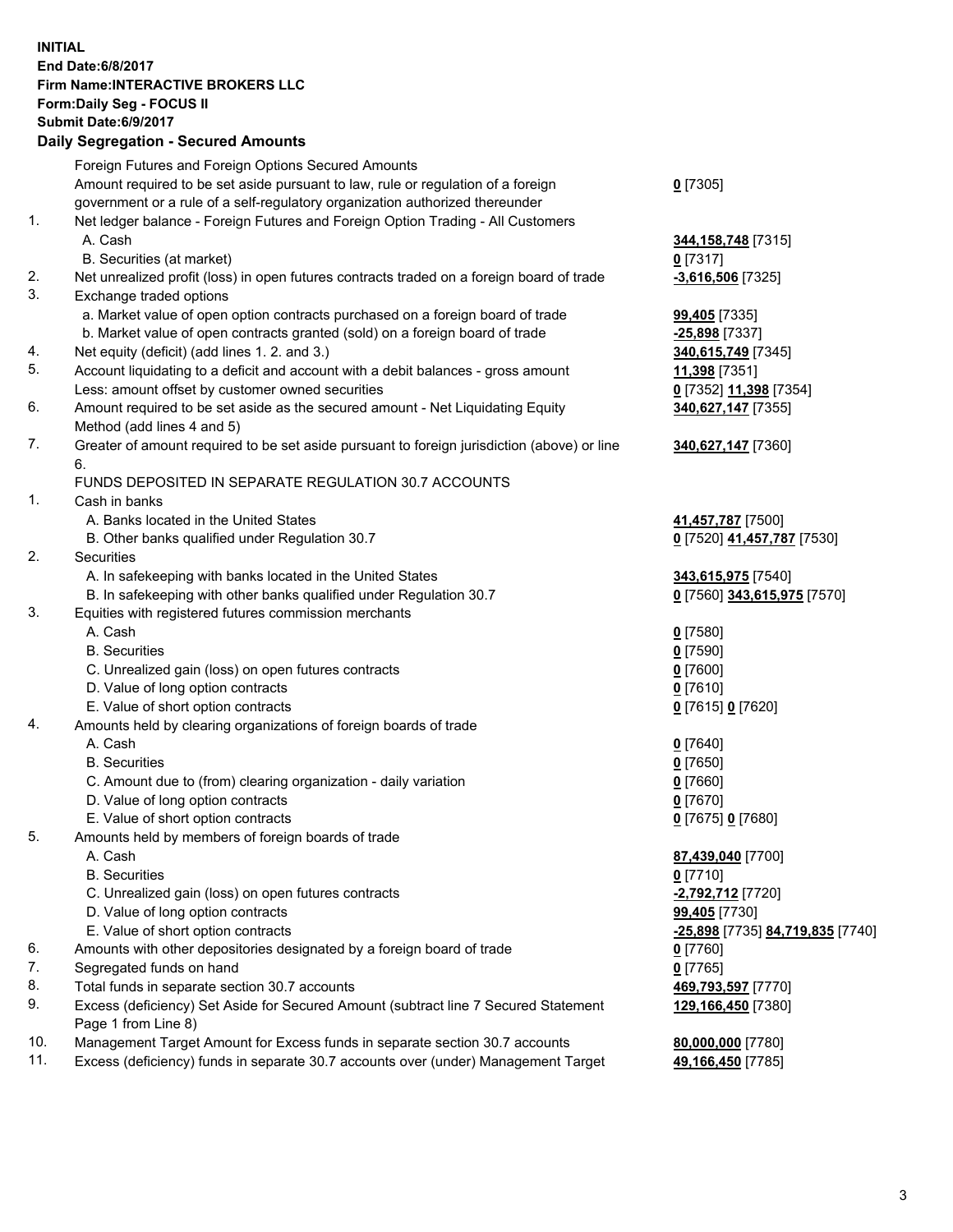**INITIAL End Date:6/8/2017 Firm Name:INTERACTIVE BROKERS LLC Form:Daily Seg - FOCUS II Submit Date:6/9/2017 Daily Segregation - Segregation Statement** SEGREGATION REQUIREMENTS(Section 4d(2) of the CEAct) 1. Net ledger balance A. Cash **4,095,086,817** [7010] B. Securities (at market) **0** [7020] 2. Net unrealized profit (loss) in open futures contracts traded on a contract market **-158,285,514** [7030] 3. Exchange traded options A. Add market value of open option contracts purchased on a contract market **257,216,424** [7032] B. Deduct market value of open option contracts granted (sold) on a contract market **-352,231,500** [7033] 4. Net equity (deficit) (add lines 1, 2 and 3) **3,841,786,227** [7040] 5. Accounts liquidating to a deficit and accounts with debit balances - gross amount **217,257** [7045] Less: amount offset by customer securities **0** [7047] **217,257** [7050] 6. Amount required to be segregated (add lines 4 and 5) **3,842,003,484** [7060] FUNDS IN SEGREGATED ACCOUNTS 7. Deposited in segregated funds bank accounts A. Cash **499,389,936** [7070] B. Securities representing investments of customers' funds (at market) **2,264,162,955** [7080] C. Securities held for particular customers or option customers in lieu of cash (at market) **0** [7090] 8. Margins on deposit with derivatives clearing organizations of contract markets A. Cash **23,500,365** [7100] B. Securities representing investments of customers' funds (at market) **1,378,192,268** [7110] C. Securities held for particular customers or option customers in lieu of cash (at market) **0** [7120] 9. Net settlement from (to) derivatives clearing organizations of contract markets **1,919,919** [7130] 10. Exchange traded options A. Value of open long option contracts **257,239,839** [7132] B. Value of open short option contracts **-352,255,301** [7133] 11. Net equities with other FCMs A. Net liquidating equity **0** [7140] B. Securities representing investments of customers' funds (at market) **0** [7160] C. Securities held for particular customers or option customers in lieu of cash (at market) **0** [7170] 12. Segregated funds on hand **0** [7150] 13. Total amount in segregation (add lines 7 through 12) **4,072,149,981** [7180] 14. Excess (deficiency) funds in segregation (subtract line 6 from line 13) **230,146,497** [7190] 15. Management Target Amount for Excess funds in segregation **155,000,000** [7194] **75,146,497** [7198]

16. Excess (deficiency) funds in segregation over (under) Management Target Amount Excess